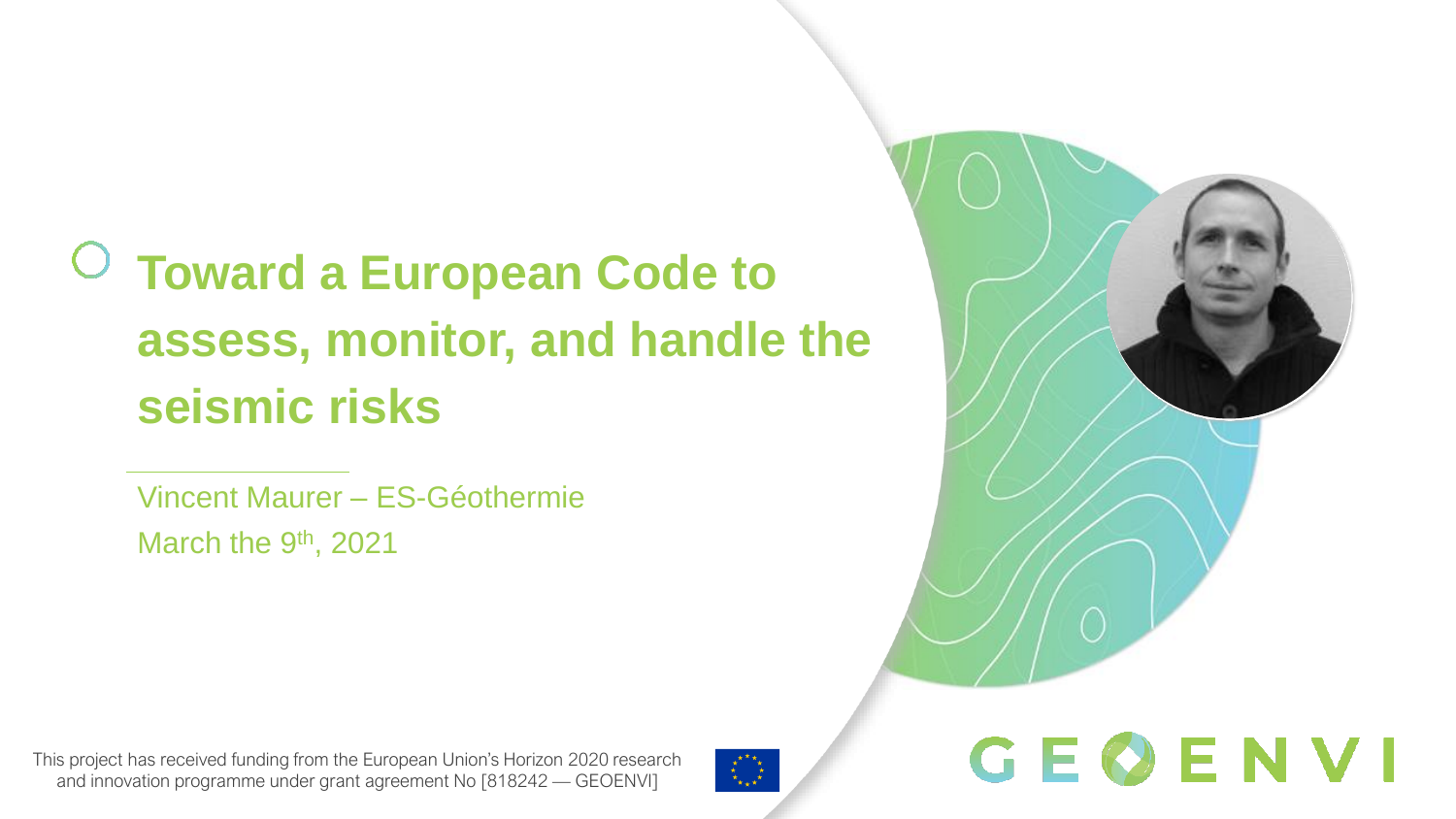### **Regulation Framework**

- No national regulation for induced seismicity
- Current regulation framework:
	- Drilling/exploitation permits
	- Regulation only in the Upper Rhine Graben (URG) at the moment
	- No risk in Paris or Aquitaine basins
- A young and evolutive framework:
	- First framework in 2011 for the Rittershoffen drilling permit
	- Permanent network and densification based on operator's decision
	- Based on magnitude threshold, limit at 2.0  $M<sub>L</sub>$
	- Operation must be stopped in case of anomalous event felt by the population

## GEOENVI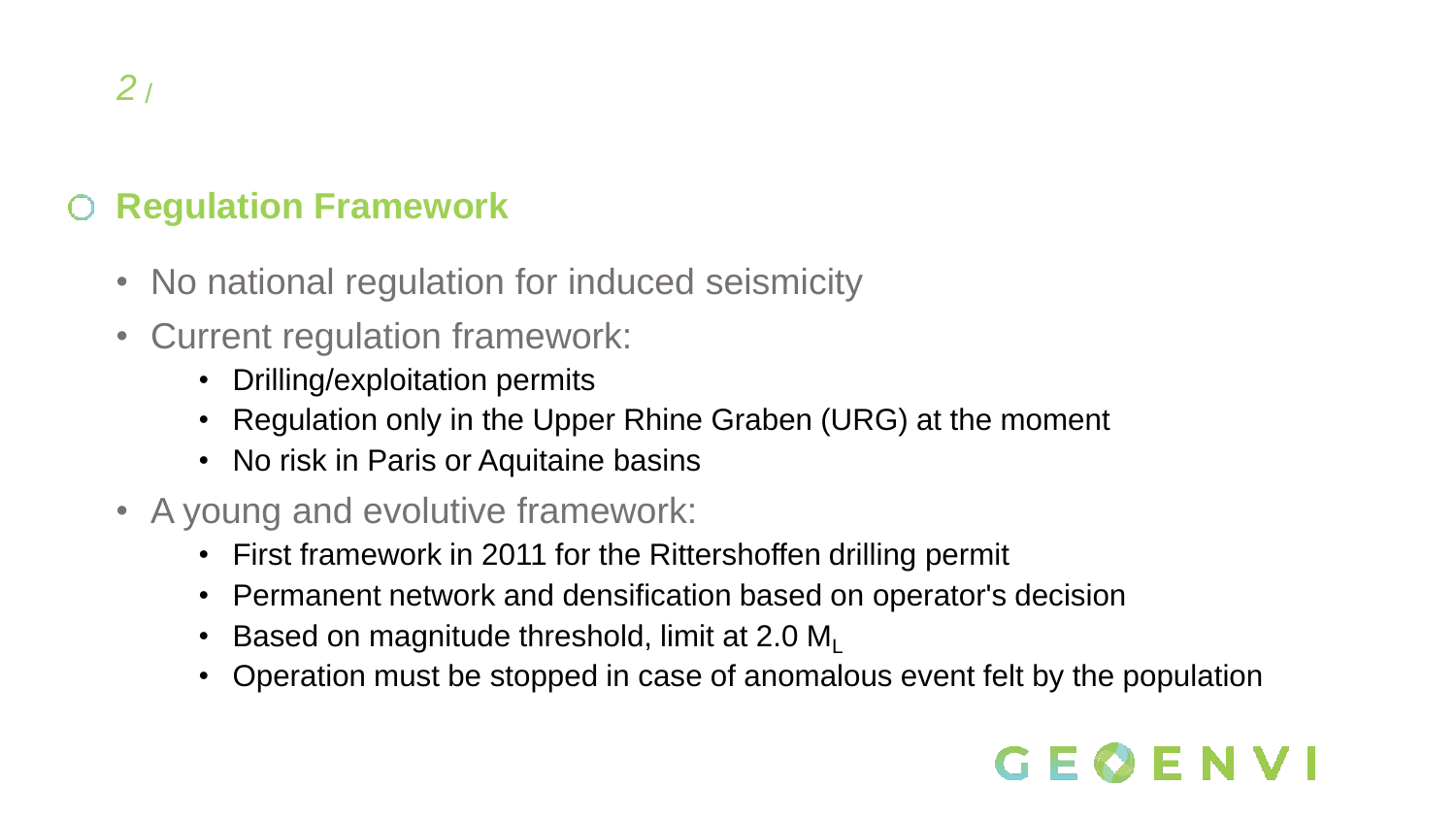#### **First evolution of the regulation framework**  $\bigcirc$

- Evolution of drilling permits for Vendenheim and Illkirch project in 2015 (close to Strasbourg)
- Seismic and geodetic monitoring of geothermal plants in the French URG:
	- 4 real-time short-period stations in the vicinity of the plant
	- 1 real-time multi-sensor station (1 accelerometer and 1 broadband sensor, public data)
	- 1 GNSS antenna and 1 corner-coin (Interferometry) on drilling platform
	- Seismic monitoring must be operational 6 months before any operation
	- Must be in real-time and operational during the whole life of the project
- Credit ESG  $\blacksquare$  2 Thresholds: 1.5 ML (alertness) and 2.0 ML (stop operation)  $\blacksquare$   $\blacksquare$   $\blacksquare$   $\blacksquare$   $\blacksquare$   $\blacksquare$   $\blacksquare$   $\blacksquare$   $\blacksquare$   $\blacksquare$   $\blacksquare$   $\blacksquare$   $\blacksquare$   $\blacksquare$   $\blacksquare$   $\blacksquare$   $\blacksquare$   $\blacksquare$   $\blacksquare$   $\blacksquare$ 
	- Injection pressure limited to 100 bar



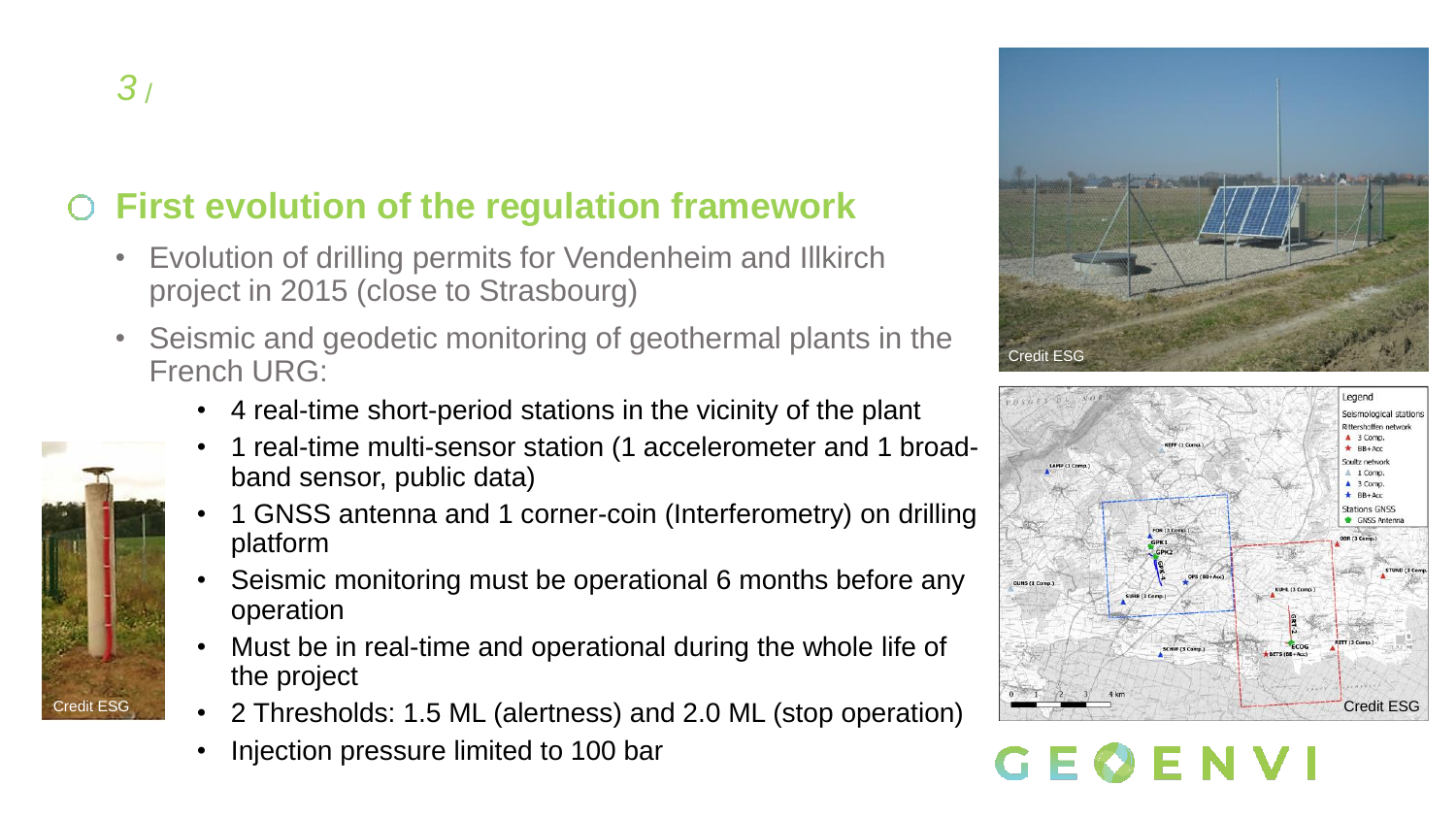### **Second evolution of the regulation framework**

- Main evolution: 3 thresholds based on PGV (Peak Ground Velocity)
- Application to plant in operation (Soultz and Rittershoffen in 2016)
- PGV > 0.5 mm/s on at least 2 stations
	- Threshold of vigilance
	- Operator must continuously monitor the evolution of seismicity
- PGV > 1.0 mm/s on at least 2 stations
	- Threshold of increased vigilance
	- Operator will take the necessary measures to return below the previous threshold
	- All seismic data of the last 7 days must be provided to a designated agency
- PGV > 1.5 mm/s on at least 2 stations
	- Threshold of progressive and obligatory stop of the plant
	- Operator will trigger the progressive shutdown of the facilities
	- All seismic data of the last 7 days must be provided to a designated agency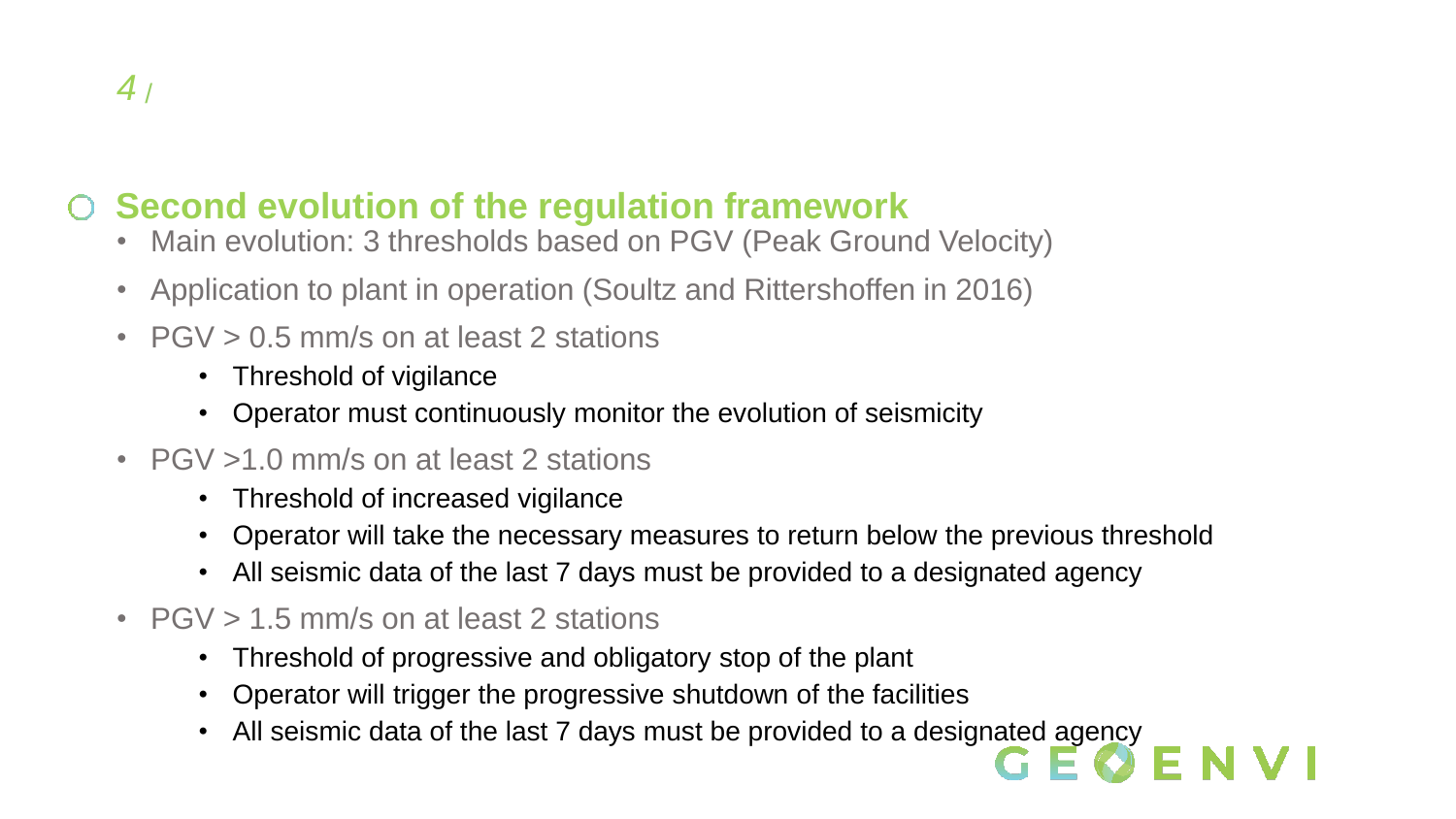

## GEØENVI

*5* /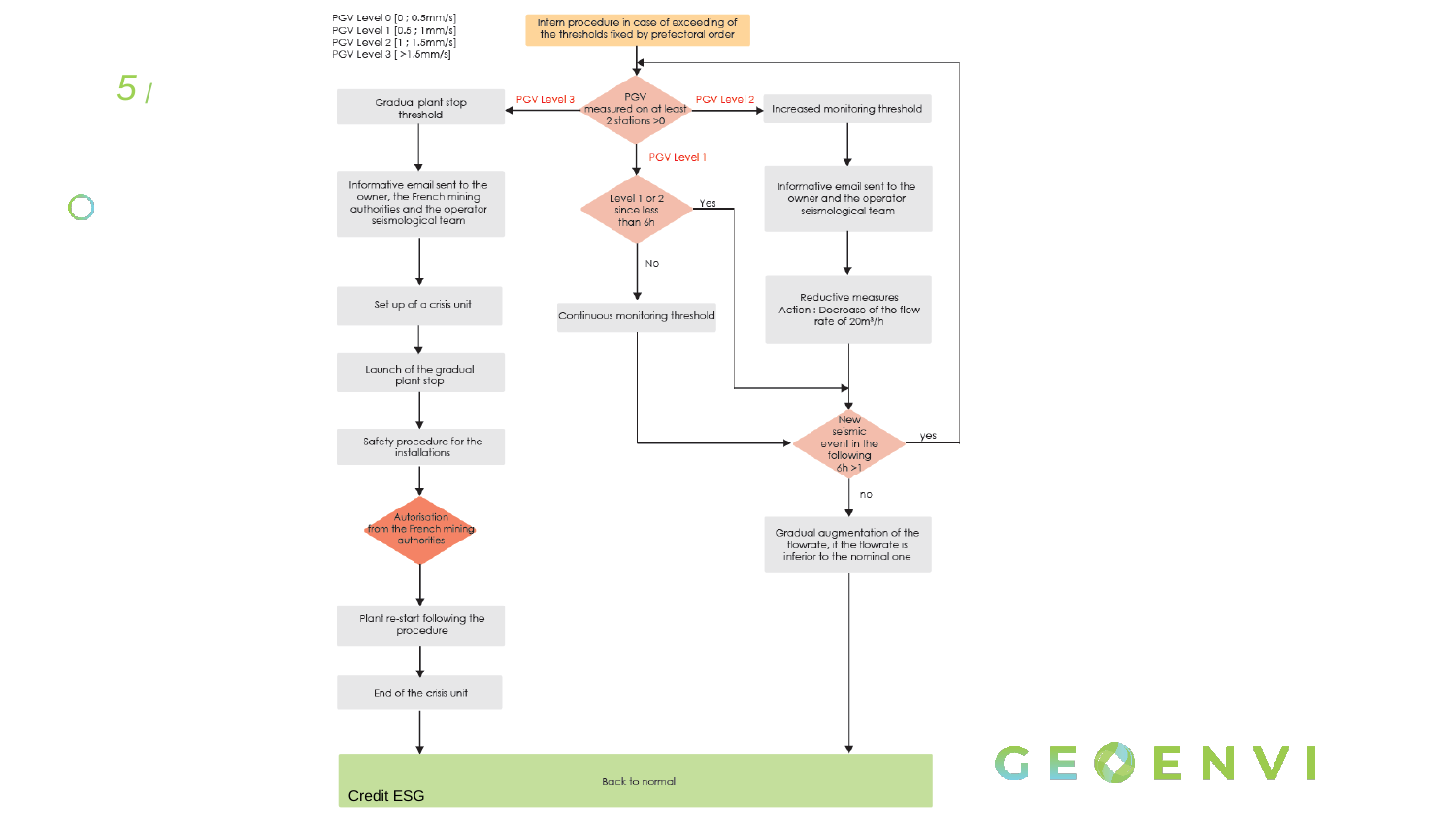#### **Evolution in 2020**  $\cap$

- Anomalous seismicity felt by population in the North of Strasbourg (3.1  $M_{UV}$ )
- Densification of the seismicity network during testing (i.e. Illkirch)

#### Illkirch network in June 2019 Trajectoire prévisionnelle des pu-**Stations sismologiques** Courte période permanentes Multicapteur permanente C Temporaine **IL04** IL02 **IL05 IL03** IL01 **ILLK** IL06 **IL10 IL08 GEIS IL09** Credit ESG *+ 95 nodes (antennas)*

#### *5 permanent stations:* - *4 short short-period* - *1 multi (sensor station + 10 temporary stations broad-band*

*+ 7 temporary stations short period*

 $3,5$ 

 $2,5$ NLV  $1,5$ 

> $0,5$  $\Omega$

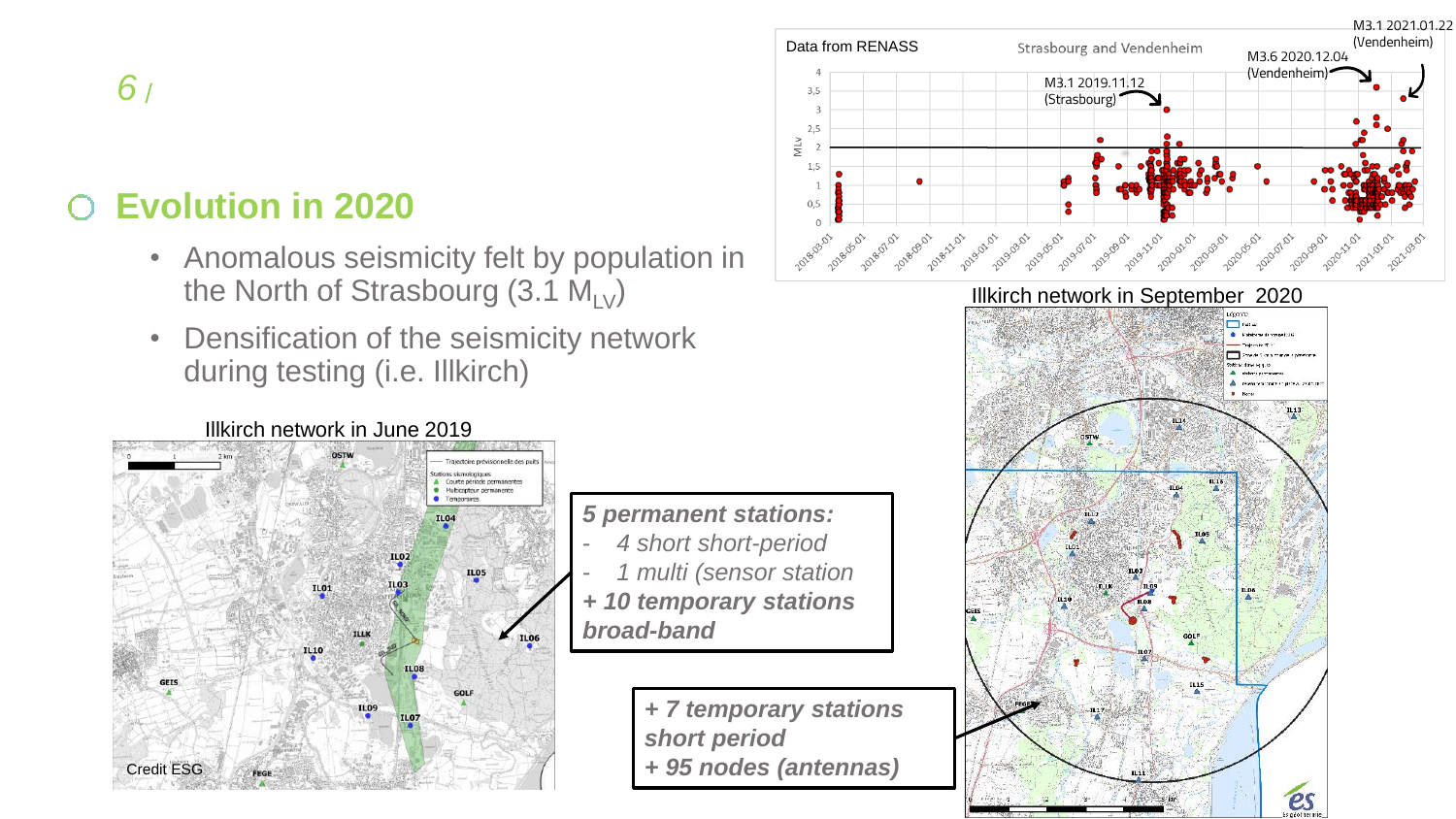#### **Ongoing project under exploration and drilling**  $\bigcirc$

- 04.12.2020: Event of 3.6  $M<sub>L</sub>$  induced by the deep geothermal project at Vendenheim
- All ongoing geothermal projects under exploration and drilling in the French URG suspended and handed to conclusion of the mining authorities
- New framework expected in 2021 (max pressure, depth, seismic monitoring, seismic risk assessment…)
- However, no anomalous/felt seismicity induced by
	- Geothermal plants in operation at Rittershoffen and Soultz
	- Drilling and testing at Illkirch
	- In Paris Basin since the 70s (50 plants in operation)
	- In the Aquitaine Basin (15 plants in operation)
	- At Bouillante, in Guadeloupe Island (in operation since the 80s)

## $G \to$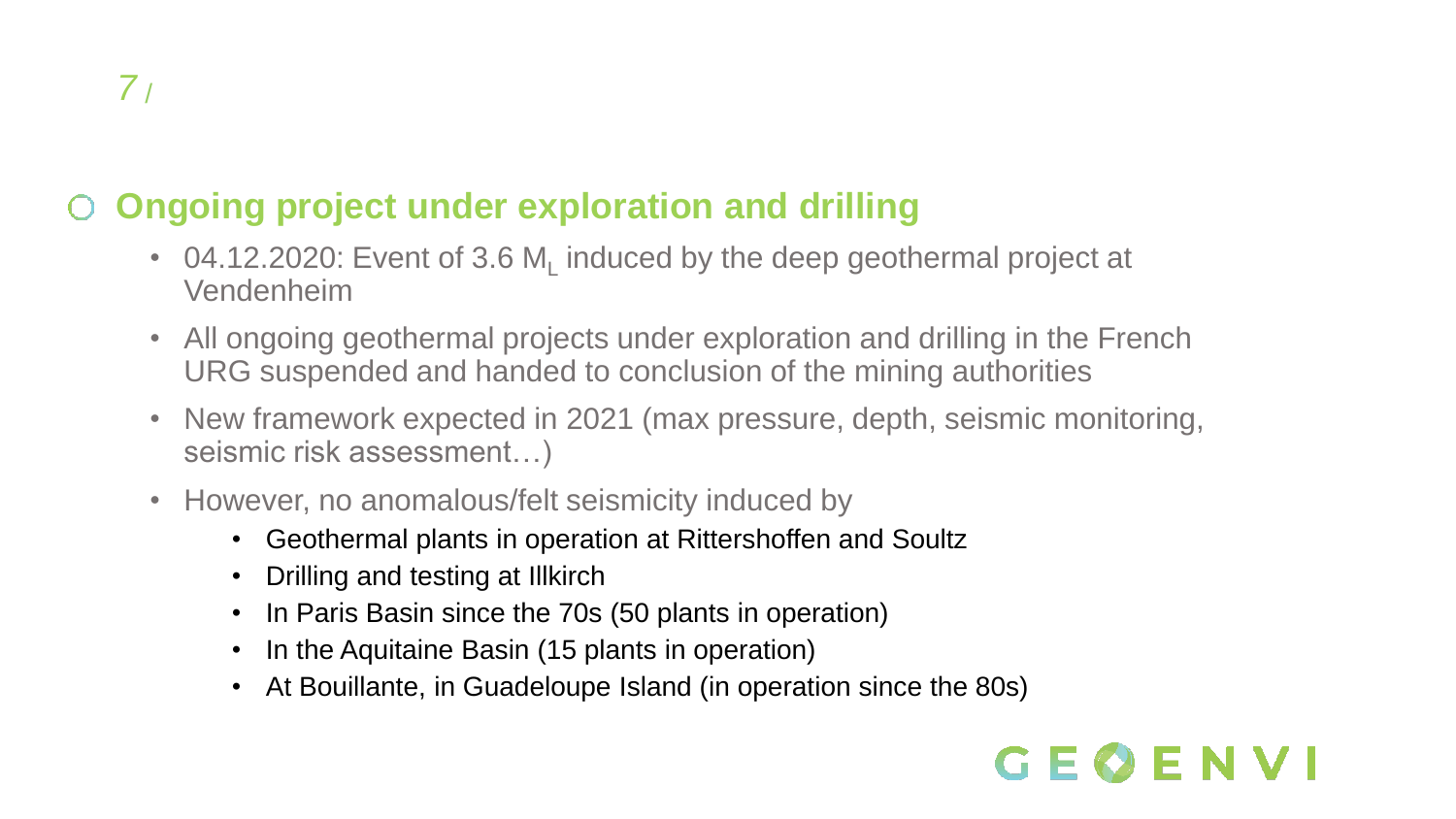### **Situation regarding GEOENVI's recommendations**

#### Mandatory:

• Seismic hazard and risk analysis: Done in the Environmental Impact Assessment, but no guideline to handle clearly this analyze (all deep geothermal project)

#### Mandatory in the French URG:

- Seismic baseline monitoring
- Definition of Thresholds
- Open access of the data above certain threshold
- Evaluation of seismic activity

#### Not Mandatory:

- Seismic velocity model: Done by operators, but no validation by mining authorities, update not mandatory after drilling
- Predictive modeling
- Stress-strain analyses
- Traffic Light System

# GEOENVI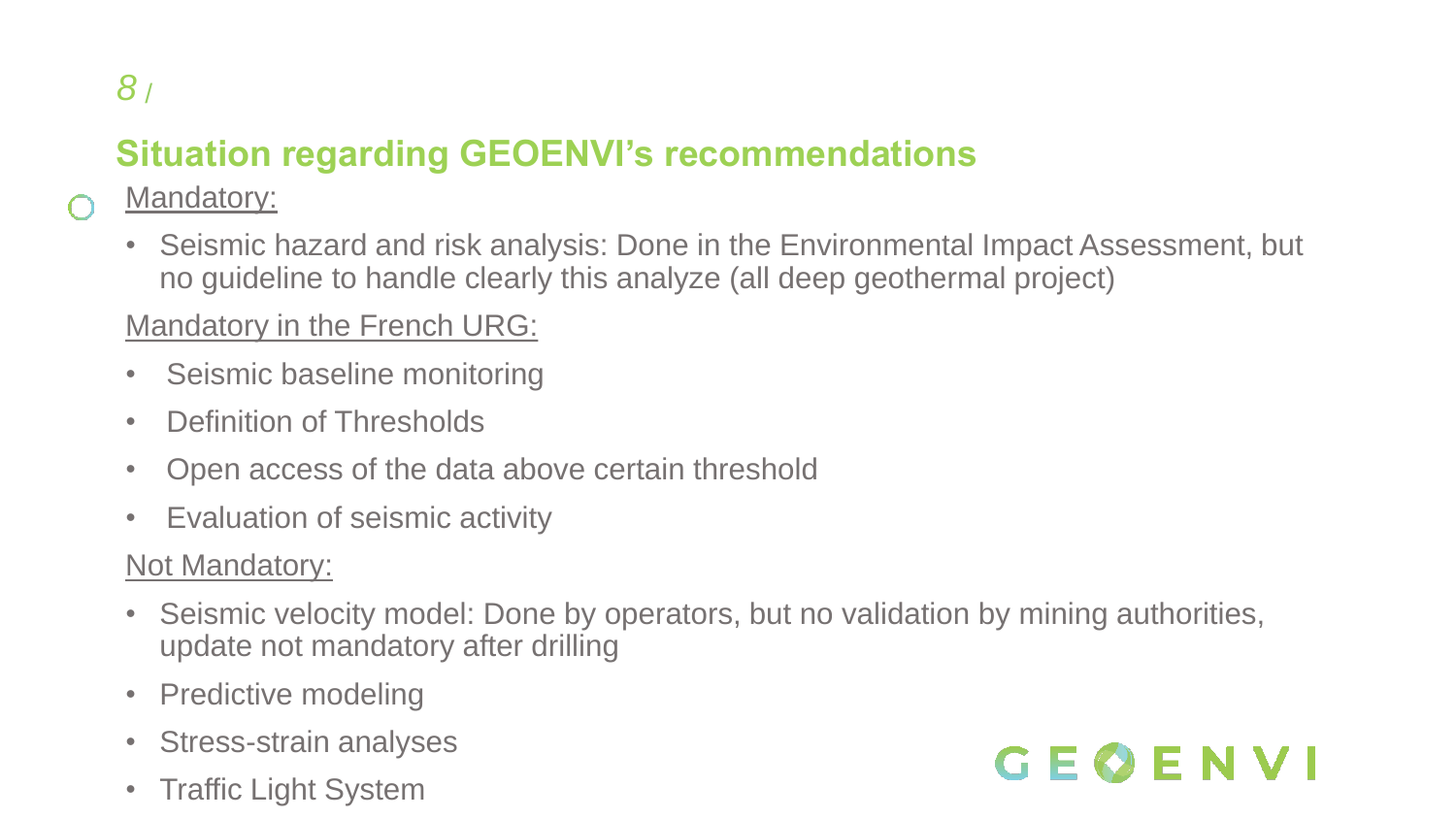### **Differences between France and Germany** *9*

| 9                                                      | Differences between France and Germany                                                                                                                                                      |                                                                                                                                                                                                                                          |
|--------------------------------------------------------|---------------------------------------------------------------------------------------------------------------------------------------------------------------------------------------------|------------------------------------------------------------------------------------------------------------------------------------------------------------------------------------------------------------------------------------------|
| <b>Country:</b>                                        | <b>France</b>                                                                                                                                                                               | <b>Germany/Palatinate</b>                                                                                                                                                                                                                |
| <b>Seismic</b><br>network<br>technical<br>requirement: | 1 real-time data monitoring with 4 short period<br>velocimeters and 1 "multi-sensor" station (broad-<br>band seismometer, an accelerometer, a GNSS<br>receiver and a corner-coin reflector) | 1 network designed with 4 velocimeters according to the<br>DIN 4150 (on buildings)<br>1 real-time network coordinated with the mining authority,<br>that could use both accelerometers or velocimeters;<br>number (generally 4 stations) |
| <b>Seismic</b><br>network<br>installation:             | 6 months before starting drilling                                                                                                                                                           | 3 months before or at least if drilling starts                                                                                                                                                                                           |
| <b>Public data:</b>                                    | All data from the "multisensor" station                                                                                                                                                     | All data from the velocimeters used to monitor the DIN 4150                                                                                                                                                                              |
| <b>Thresholds</b><br>base on:                          | <b>PGV</b>                                                                                                                                                                                  | <b>PGV</b>                                                                                                                                                                                                                               |
| Number of<br>thresholds:                               | 3 thresholds (measured on 2 stations):<br>0.5 mm/s, close monitoring<br>1.0 mm/s, short term reduction in flow<br>1.5 mm/s, stop operation                                                  | 5 thresholds (measured on 1 station only):<br>0.2 mm/s daily reporting<br>0.5 mm/s short term reduction in flow<br>1 mm/s long term reduction in flow<br>5 mm/s operate at minimum flow<br>10 mm/s stop operation                        |
| <b>Reporting: to</b><br>the mining<br>authority        | Before drilling: Report on natural seismicity<br>Drilling: Monthly<br><b>Testing: Daily</b><br><b>Operation: Monthly</b>                                                                    | Before drilling: Report on natural seismicity and a seismic<br>hazard analysis<br><b>Testing: Daily</b><br><b>Operation: Monthly</b>                                                                                                     |